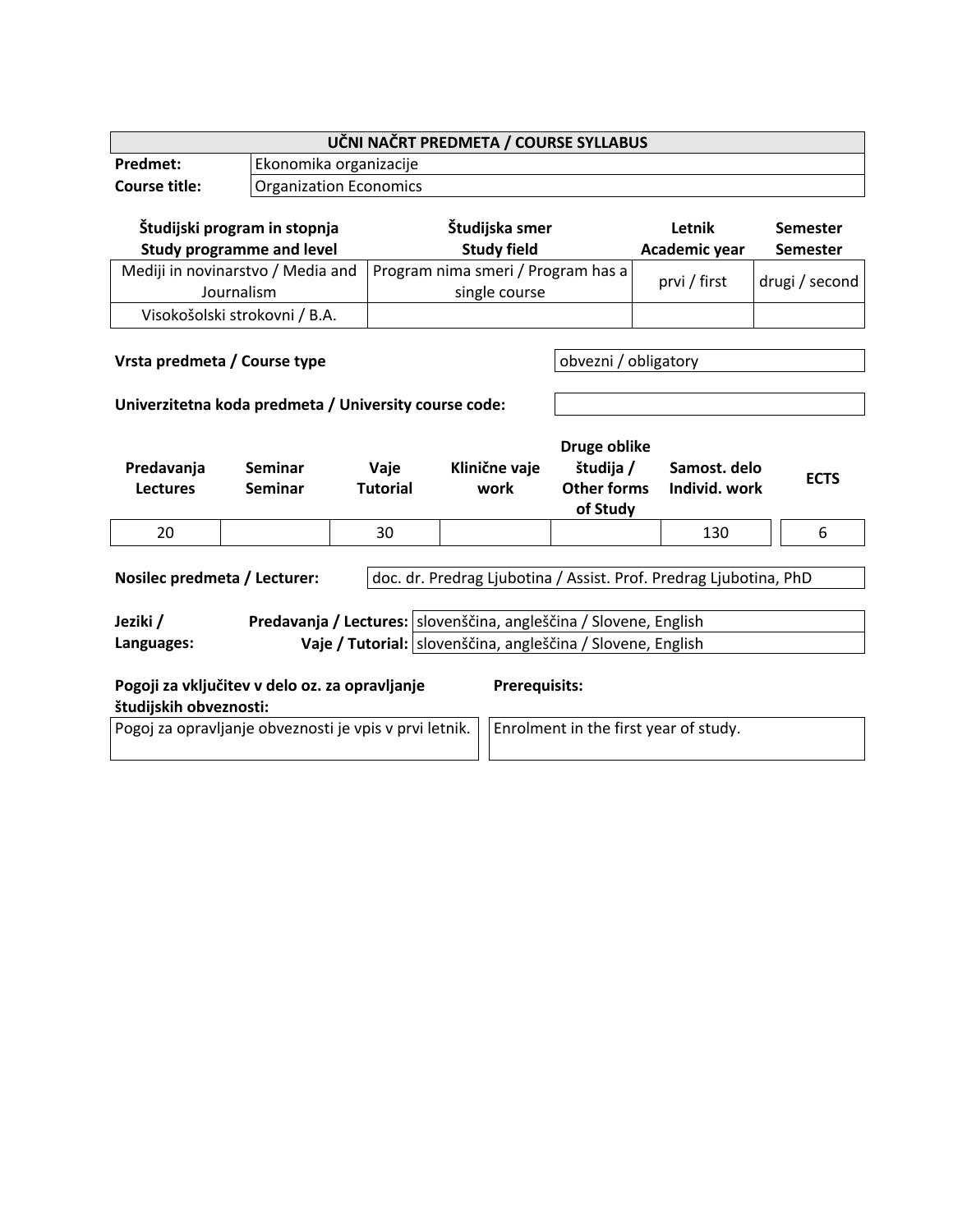|           | Vsebina:                                         |           | <b>Content (Syllabus outline):</b>               |
|-----------|--------------------------------------------------|-----------|--------------------------------------------------|
| $\bullet$ | Temeljni koncepti ekonomike podjetja             | $\bullet$ | Fundamental concepts of business economics       |
| $\bullet$ | Podjetje - osnovna celica tržnega gospodarstva   | $\bullet$ | Enterprise - basic cell of market economy        |
| $\bullet$ | Ustanovljanje, razvoj in poslovni procesi v      | $\bullet$ | Establishing, development and business           |
|           | podjetjih                                        |           | processes in the enterprise                      |
| $\bullet$ | Temeljne organizacijske oblike podjetij          | $\bullet$ | Fundamental organisation structures of           |
| $\bullet$ | Podjetje in njegovo tržno okolje                 |           | enterprises                                      |
| $\bullet$ | Teorija firme                                    | $\bullet$ | Enterprise and market environment                |
| $\bullet$ | Povpraševanje in ponudba                         | $\bullet$ | Theory of the firm                               |
| $\bullet$ | Analiza produkcijskih faktorjev                  | $\bullet$ | Demand and supply                                |
| $\bullet$ | Teorija proizvodnje                              | $\bullet$ | Analysis of production factors                   |
| $\bullet$ | Teorija stroškov                                 | $\bullet$ | Theory of production                             |
| $\bullet$ | Analize stroškov                                 | $\bullet$ | Theory of costs                                  |
| $\bullet$ | Amortizacija                                     | $\bullet$ | Analysis of costs                                |
| $\bullet$ | Kalkulacije                                      | $\bullet$ | Amortization                                     |
| $\bullet$ | Prodajne cene                                    | $\bullet$ | Calculations                                     |
| $\bullet$ | Ocena periodičnih poslovnih rezultatov           | $\bullet$ | Pricing                                          |
|           | podjetja                                         | $\bullet$ | Estimating periodic business result of an        |
| $\bullet$ | Bilanca stanja, izkaz poslovnega izida, analiza  |           | enterprise                                       |
|           | denarnega toka                                   | $\bullet$ | Balance sheet, profit and loss account, analysis |
| $\bullet$ | Točka preloma                                    |           | of cash flow                                     |
| ٠         | Učinkovitost in uspešnost podjetja               | $\bullet$ | Breakeven analysis                               |
| $\bullet$ | Analiziranje različnih tržnih struktur           | $\bullet$ | Effectiveness and efficiency of an enterprise    |
| $\bullet$ | Analiza panoge in analiza konkurence             | $\bullet$ | Analysis of different market structures          |
| $\bullet$ | Strategije doseganja konkurenčne prednosti       | $\bullet$ | Analysis of industries and analysis of           |
| $\bullet$ | Upravljanje z riziki                             |           | competition                                      |
| $\bullet$ | Odločitve o investicijah, investicijski programi | $\bullet$ | Strategies of reaching competitive advantages    |
|           |                                                  | $\bullet$ | Risk management                                  |
|           |                                                  | $\bullet$ | Investment decisions, feasibility studies        |
|           |                                                  |           |                                                  |
|           |                                                  |           |                                                  |
|           |                                                  |           |                                                  |
|           |                                                  |           |                                                  |
|           |                                                  |           |                                                  |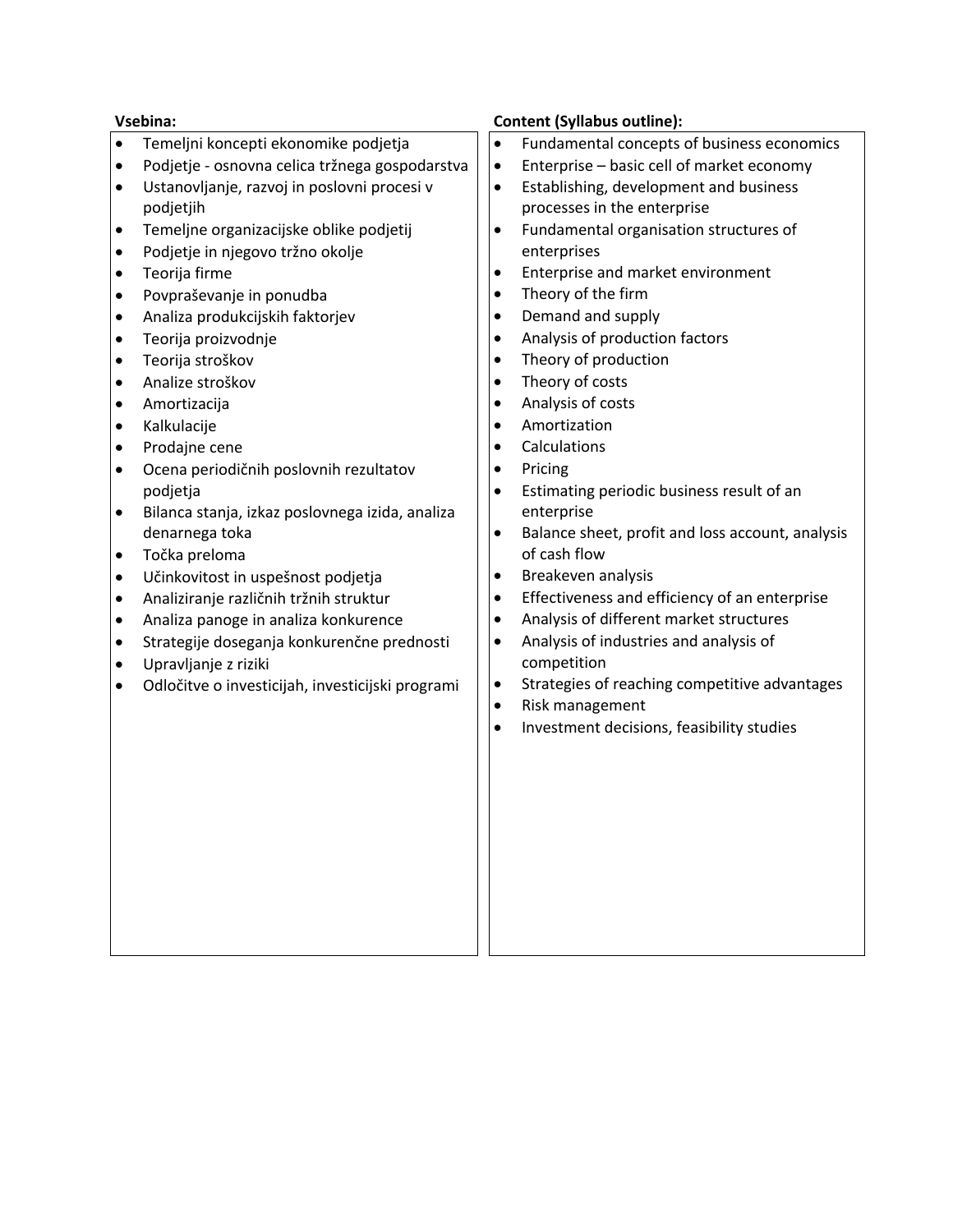## **Temeljni literatura in viri / Readings:**

Rebernik, Miroslav in Karin Širec. 2017. *Ekonomika podjetja (5. izdaja).* Ljubljana: Gospodarski vestnik.

Rebernik, Miroslav. 2008. *Ekonomika podjetja.* Ljubljana: Gospodarski vestnik.

Turk, Ivan. 2006. *Uvod v poslovno ekonomiko.* Ljubljana: Slovenski inštitut za revizijo.

| Cilji in kompetence:                                    | <b>Objectives and competences:</b>                    |
|---------------------------------------------------------|-------------------------------------------------------|
| · obvladovanje tehnik, metod in postopkov, ki so        | · mastering techniques, methods and procedures        |
| relevantni za uspešno poklicno delo;                    | that are relevant to successful professional work;    |
| · sposobnost fleksibilne uporabe znanja v praksi;       | · ability to flexibly apply knowledge in practice;    |
| · sposobnost timskega dela, zmožnost                    | · ability to work in a team, ability to establish and |
| vzpostavljanja in vzdrževanja kooperativnih             | maintain cooperative relationships to work in a       |
| odnosov za delo v skupini in z uporabniki;              | group and with users;                                 |
| • zmožnost za prepoznavanje in izkoriščanje             | • the ability to identify and take advantage of       |
| priložnosti, ki se ponujajo v delovnem in               | opportunities offered in the work and social          |
| družbenem okolju (ki se izkazujejo kot podjetniški      | environment (which are manifested as an               |
| duh in aktivno državljanstvo);                          | entrepreneurial spirit and active citizenship);       |
| · sposobnost pridobivanja, selekcije, ocenjevanja       | · ability to obtain, select, evaluate and place new   |
| in umeščanja novih informacij na področju medijev       | information in the field of media and the ability to  |
| in zmožnost njihove interpretacije;                     | interpret it;                                         |
| • razvoj veščin in spretnosti pri uporabi znanja na     | • development of skills in the application of         |
| področju medijev s pomočjo reševanja teoretičnih,       | knowledge in the field of media through the           |
| empiričnih ali praktičnih problemov;                    | solution of theoretical, empirical or practical       |
| · organizacijske in vodstvene spretnosti potrebne       | problems;                                             |
| za načrtovanje, usmerjanje, spodbujanje,                | · organizational and leadership skills needed to      |
| nadziranje, ocenjevanje in nagrajevanje                 | plan, guide, promote, supervise, evaluate and         |
| samostojnega, vestnega in profesionalnega dela          | reward independent, conscientious and professional    |
| in/ali ustvarjanja posameznikov in skupin znotraj       | work and / or the creation of individuals and groups  |
| medijskih organizacijah.                                | within media organizations.                           |
|                                                         |                                                       |
|                                                         |                                                       |
| Predvideni študijski rezultati:                         | <b>Intended learning outcomes:</b>                    |
| Študent/študentka:                                      | Students:                                             |
| · pozna in razume delovanja, osnovnega ustroja in       | • know and understand operations, a basic structure   |
| nalog organizacij, zlasti podjetja;                     | and functions of organizations, especially            |
| $\bullet$ nozna prvine ekonomike delovanja organizacije | comnanies:                                            |

• pozna prvine ekonomike delovanja organizacije, zlasti podjetja;

- pozna prvine poslovnega procesa;
- pozna prvine odločanja, načrtovanja, izvajanja, informiranja in analiziranja delovanja organizacije.

## companies; • know the economics principles in the

- organizations operation, especially companies;
- know the principles of a business process;

• know the principles of decision-making, planning, implementing, informing and analysing of the organization's performance.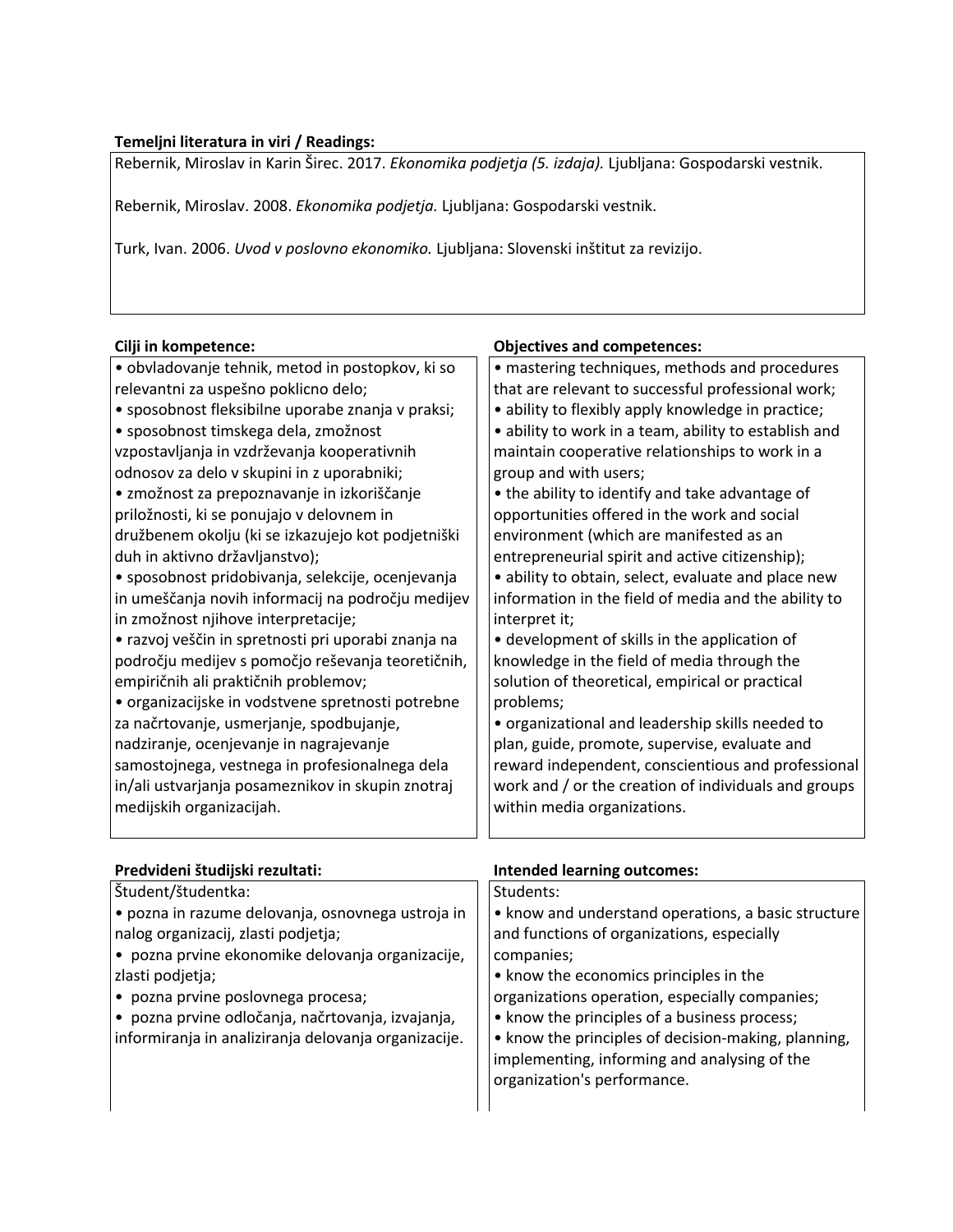| Metode poučevanja in učenja:                                                                                                                                                                                                                                                                                                                                                                            | Learning and teaching methods:                                                                                                                                                                                                                                                                                                                                                                   |
|---------------------------------------------------------------------------------------------------------------------------------------------------------------------------------------------------------------------------------------------------------------------------------------------------------------------------------------------------------------------------------------------------------|--------------------------------------------------------------------------------------------------------------------------------------------------------------------------------------------------------------------------------------------------------------------------------------------------------------------------------------------------------------------------------------------------|
| • predavanja z aktivno udeletbo študentov<br>(razlaga, diskusija, vprašanja, primeri, reševanje<br>problemov);<br>$\bullet$ seminarske vaje (projektno delo, timsko delo,<br>metode kritičnega mišljenja, diskusija);<br>• individualne in skupinske konsultacije (diskusija,<br>dodatna razlaga, obravnava specifičnih vprašanj);<br>• uporaba spletne učilnice oziroma drugih<br>sodobnih IKT orodij. | • Lectures with students' active participation<br>(explanation, discussion, questions, examples,<br>problem-solving);<br>• Tutorial (project work, teamwork, critical<br>observation methods, discussion);<br>• Individual and group consultations (discussion,<br>additional explanation, dealing with specific<br>questions);<br>• Use of online classroom or other contemporary<br>ICT tools. |
| Načini ocenjevanja:                                                                                                                                                                                                                                                                                                                                                                                     | Assessment:                                                                                                                                                                                                                                                                                                                                                                                      |
| Način (pisni izpit, ustno izpraševanje,                                                                                                                                                                                                                                                                                                                                                                 | Delež (v %) /<br>Type (examination, oral, coursework,                                                                                                                                                                                                                                                                                                                                            |

| Način (pisni izpit, ustno izpraševanje,<br>naloge, projekt)                             | Delež (v %) /<br>Weight (in %) | Type (examination, oral, coursework,<br>project):                    |
|-----------------------------------------------------------------------------------------|--------------------------------|----------------------------------------------------------------------|
| • Pisni/ustni izpit                                                                     | 100%                           | • Written / oral exam                                                |
| Ocenjevalna lestvica - skladno s<br>Pravilnikom o preverjanju in ocenjevanju<br>znanja. |                                | Grading is in accordance with the Faculty's<br>evaluation Ordinance. |
|                                                                                         |                                |                                                                      |

## **Reference nosilca / Lecturer's references:**

LJUBOTINA, Predrag, GOMEZELJ OMERZEL, Doris, VADNJAL, Jaka. Succeeding a family business in a transition economy: following business goals or do it in my own way?. *Serbian Journal of Management*, ISSN 1452-4864, 2018, vol. 13, no. 1, str. 29-46.

LJUBOTINA, Predrag, VADNJAL, Jaka. Succeeding a family business in a transition economy: is this the best that can happen to me? *Kybernetes: the international journal of systems & cybernetics*, ISSN 0368-492X, 2017, vol. 46, no. 8, str. 1366-1385.

VADNJAL, Jaka, LJUBOTINA, Predrag. Professional trilemma of students with family business experience. *Kybernetes: the international journal of systems & cybernetics,* ISSN 0368-492X, 2016, vol. 45, no. 3, str. 446-460.

KOCIPER, Tina, LJUBOTINA, Predrag, VADNJAL, Jaka. Entrepreneurial characteristics and aspirations influencing career choice in tourism family businesses. *Academica turistica: tourism & innovation journal*, ISSN 1855-3303. [Tiskana izd.], nov. 2014, vol. 7, no. 2, str. 193-201, 210, tabele.

LJUBOTINA, Predrag, BOJNEC, Štefan, VADNJAL, Jaka. Macroeconomic factors formng family business heir's career choice intention. *Acta Oeconomica*, Sprejeto v objavo 7.1.2019.

LJUBOTINA, Predrag, VADNJAL, Jaka. Family Business Succession: Does Experience Gained in FamilyFirm Really Count?. *Management*, 2018, vol. 13, no. 4, str. 301-322.